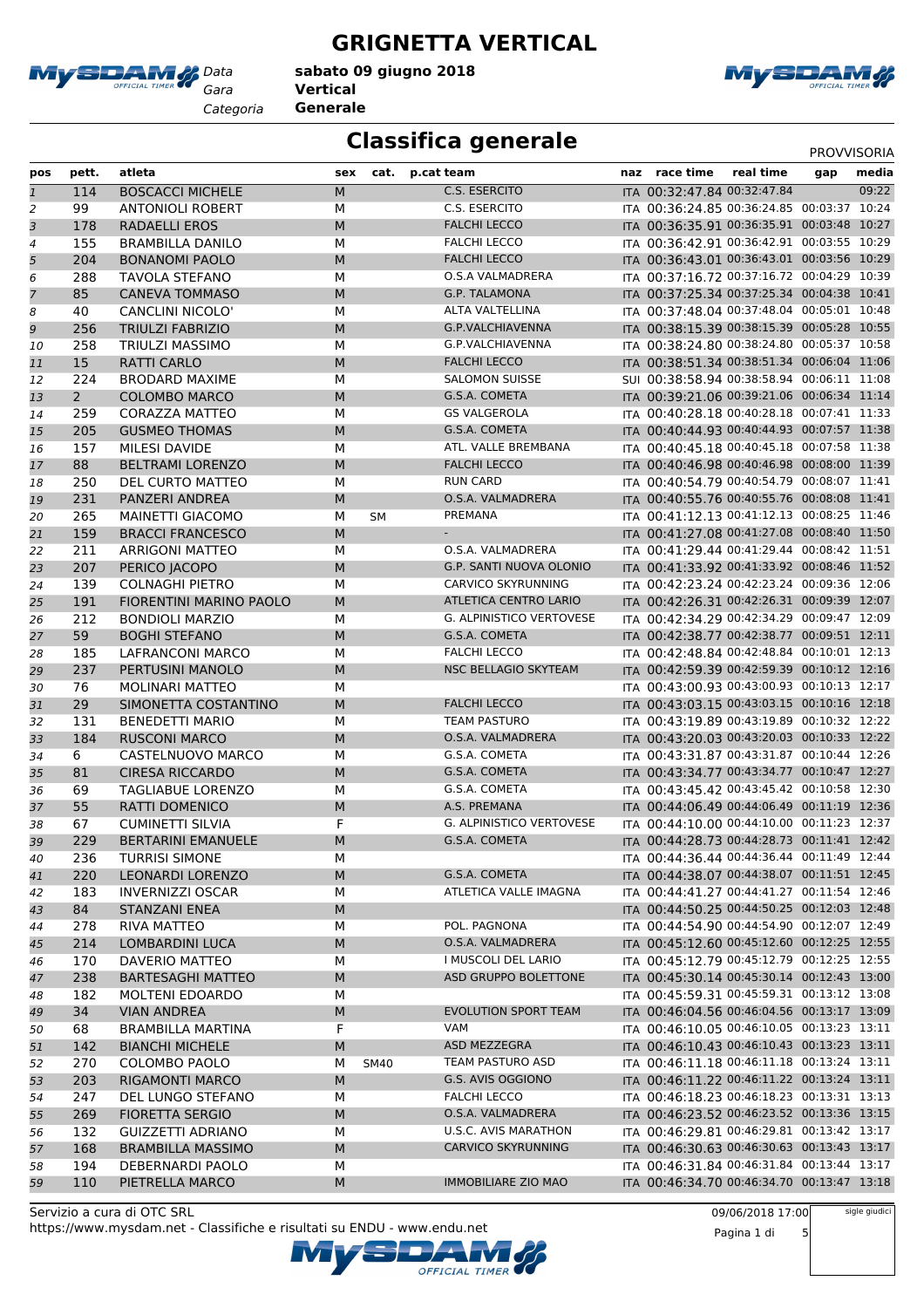# **Classifica generale** PROVVISORIA

| pos        | pett.          | atleta                                          | sex            | cat.        | p.cat team                                                                                  | naz race time                                                                            | real time | gap | media |
|------------|----------------|-------------------------------------------------|----------------|-------------|---------------------------------------------------------------------------------------------|------------------------------------------------------------------------------------------|-----------|-----|-------|
| 60         | 13             | <b>LONGHI GIACOMO</b>                           | M              |             | G.S.A. COMETA                                                                               | ITA 00:46:35.72 00:46:35.72 00:13:48 13:18                                               |           |     |       |
| 61         | 38             | <b>BORLA ENEA</b>                               | M              |             | SPORT RACE VALTELLINA                                                                       | ITA 00:46:37.14 00:46:37.14 00:13:50 13:19                                               |           |     |       |
| 62         | 31             | <b>BOLIS DIEGO</b>                              | M              |             | <b>EVOLUTION SPORT TEAM</b>                                                                 | ITA 00:46:38.02 00:46:38.02 00:13:51 13:19                                               |           |     |       |
| 63         | 233            | <b>ACCIARETTI MATTIA</b>                        | M              |             | A.S.D. ZENITHAL TEAM                                                                        | ITA 00:46:40.23 00:46:40.23 00:13:53 13:20                                               |           |     |       |
| 64         | 36             | <b>MAGGI ENRICO</b>                             | ${\sf M}$      |             |                                                                                             | ITA 00:46:42.69 00:46:42.69 00:13:55 13:20                                               |           |     |       |
| 65         | 92             | <b>COLOMBO SIMONE</b>                           | M              |             | <b>CAMA GROUP</b>                                                                           | ITA 00:46:49.00 00:46:49.00 00:14:02 13:22                                               |           |     |       |
| 66         | 126            | PENSA PATRIZIA                                  | F              |             | POLISPORTIVA BESANESE                                                                       | ITA 00:46:50.66 00:46:50.66 00:14:03 13:23                                               |           |     |       |
| 67         | 158            | <b>POMINI EMANUELE</b>                          | M              |             | P&C PODISMOECAZZEGGIO                                                                       | ITA 00:46:50.85 00:46:50.85 00:14:03 13:23                                               |           |     |       |
| 68         | 189            | <b>UGOLINI FILIPPO</b>                          | M              |             | <b>FALCHI LECCO</b>                                                                         | ITA 00:46:55.60 00:46:55.60 00:14:08 13:24                                               |           |     |       |
| 69         | 19             | <b>BIFFI MATTIA</b>                             | M              |             | <b>FALCHI LECCO</b>                                                                         | ITA 00:46:58.36 00:46:58.36 00:14:11 13:25                                               |           |     |       |
| 70         | 28             | <b>GALLI ANGELO</b>                             | M              |             | G.S.A. COMETA                                                                               | ITA 00:47:00.19 00:47:00.19 00:14:13 13:25                                               |           |     |       |
| 71         | 179            | <b>FIORELLI MATTEO</b>                          | M              |             | O.S.A. VALMADRERA                                                                           | ITA 00:47:01.08 00:47:01.08 00:14:14 13:26                                               |           |     |       |
| 72         | 57             | <b>DRIZA DRITAN</b>                             | M              |             | <b>FALCHI LECCO</b>                                                                         | ALB 00:47:04.81 00:47:04.81 00:14:17 13:27                                               |           |     |       |
| 73         | 39             | <b>BARUTA RAFFAELLO</b>                         | M              |             |                                                                                             | ITA 00:47:12.13 00:47:12.13 00:14:25 13:29                                               |           |     |       |
| 74         | 177            | <b>MERELLI GABRIELE</b>                         | M              |             | LA RECATELLO                                                                                | ITA 00:47:14.38 00:47:14.38 00:14:27 13:29                                               |           |     |       |
| 75         | 46             | FUMAGALLI CHIARA                                | F              |             | I BOCIA VERANO BRIANZA                                                                      | ITA 00:47:19.63 00:47:19.63 00:14:32 13:31                                               |           |     |       |
| 76         | 146            | <b>BIANCHI SILVIO</b>                           | M              |             | <b>TATAWINNER</b>                                                                           | ITA 00:47:24.98 00:47:24.98 00:14:38 13:32                                               |           |     |       |
| 77         | 35             | <b>MAGGI ANDREA</b>                             | M              |             | G.S.A. COMETA                                                                               | ITA 00:47:35.23 00:47:35.23 00:14:48 13:35                                               |           |     |       |
| 78         | 143            | <b>BIANCHI NICOLO'</b>                          | M              |             |                                                                                             | ITA 00:47:35.61 00:47:35.61 00:14:48 13:35                                               |           |     |       |
| 79         | 145            | <b>BIANCHI MATTEO</b>                           | M              |             |                                                                                             | ITA 00:47:38.46 00:47:38.46 00:14:51 13:36                                               |           |     |       |
| 80         | 257            | <b>MENOZZI MAURO</b>                            | M              |             | <b>MAURO</b>                                                                                | ITA 00:47:46.45 00:47:46.45 00:14:59 13:38                                               |           |     |       |
| 81         | 106            | <b>ROSSI GIOVANNI</b>                           | M              |             | <b>CARVICO SKYRUNNING</b>                                                                   | ITA 00:47:47.38 00:47:47.38 00:15:00 13:39                                               |           |     |       |
| 82         | 87             | <b>MASCIADRI ROBERTO</b>                        | M              |             | O.S.A. VALMADRERA<br><b>SALOMON SUISSE</b>                                                  | ITA 00:47:52.46 00:47:52.46 00:15:05 13:40                                               |           |     |       |
| 83         | 128            | <b>FATTON MARIANNE</b>                          | F              |             |                                                                                             | SUI 00:47:54.71 00:47:54.71 00:15:07 13:41                                               |           |     |       |
| 84         | 181<br>254     | <b>BERGAMINI SILVANO</b>                        | M              |             | <b>SCAIS 3038</b><br><b>GS VALGEROLA</b>                                                    | ITA 00:47:58.07 00:47:58.07 00:15:11 13:42<br>ITA 00:48:06.10 00:48:06.10 00:15:19 13:44 |           |     |       |
| 85         | 232            | <b>CORAZZA ROBERTO</b><br><b>BERTERA PIETRO</b> | M<br>M         |             |                                                                                             | ITA 00:48:13.00 00:48:13.00 00:15:26 13:46                                               |           |     |       |
| 86<br>87   | 43             | <b>BRAMBILLA DAVIDE</b>                         | м              |             | I BOCIA VERANO BRIANZA                                                                      | ITA 00:48:20.21 00:48:20.21 00:15:33 13:48                                               |           |     |       |
| 88         | 272            | <b>ACERBONI PIERGIACOMO</b>                     | M              |             |                                                                                             | ITA 00:48:25.18 00:48:25.18 00:15:38 13:50                                               |           |     |       |
| 89         | 180            | <b>BERTOLDINI GIOVANNI</b>                      | M              |             | A.S. PREMANA                                                                                | ITA 00:48:27.60 00:48:27.60 00:15:40 13:50                                               |           |     |       |
| 90         | 111            | NICOLETTI MARCELLO                              | M              |             |                                                                                             | ITA 00:48:40.01 00:48:40.01 00:15:53 13:54                                               |           |     |       |
| 91         | 267            | <b>CASTELNOVO SIMONE</b>                        | М              |             |                                                                                             | ITA 00:48:42.18 00:48:42.18 00:15:55 13:54                                               |           |     |       |
| 92         | 271            | <b>DONADONI DANIELE</b>                         | M              | <b>SM45</b> | <b>TEAM PASTURO ASD</b>                                                                     | ITA 00:48:43.52 00:48:43.52 00:15:56 13:55                                               |           |     |       |
| 93         | 213            | <b>PANZERI LUCA</b>                             | M              |             | <b>RUNCARD</b>                                                                              | ITA 00:48:45.11 00:48:45.11 00:15:58 13:55                                               |           |     |       |
| 94         | 75             | <b>COLCIAGO FABRIZIO</b>                        | M              |             | <b>ALPINI CARATE BRIANZA</b>                                                                | ITA 00:48:59.07 00:48:59.07 00:16:12 13:59                                               |           |     |       |
| 95         | 95             | <b>TEGIACCHI CARLO</b>                          | M              |             | O.S.A. VALMADRERA                                                                           | ITA 00:49:07.97 00:49:07.97 00:16:21 14:02                                               |           |     |       |
| 96         | 63             | <b>VALSECCHI ROMUALDO</b>                       | M              |             |                                                                                             | ITA 00:49:12.21 00:49:12.21 00:16:25 14:03                                               |           |     |       |
| 97         | 149            | <b>CASARI ROBERTO</b>                           | M              |             |                                                                                             | ITA 00:49:12.62 00:49:12.62 00:16:25 14:03                                               |           |     |       |
| 98         | 239            | <b>ZOCCATELLI FABIO</b>                         | M              |             | <b>ASD TEAM ZENITHAL</b>                                                                    | ITA 00:49:39.98 00:49:39.98 00:16:53 14:11                                               |           |     |       |
| 99         | 129            | PALLINI ELISA                                   | F              |             | <b>CS CORTENOVA</b>                                                                         | ITA 00:49:43.31 00:49:43.31 00:16:56 14:12                                               |           |     |       |
| 100        | 234            | <b>BALDASSARRE MARCO</b>                        | M              |             | <b>VAM RACE</b>                                                                             | ITA 00:49:50.50 00:49:50.50 00:17:03 14:14                                               |           |     |       |
| 101        | 7 <sup>7</sup> | <b>BOTTO SANDRO</b>                             | M              |             | TRAILRUNNINGVALSESSERA                                                                      | ITA 00:50:11.35 00:50:11.35 00:17:24 14:20                                               |           |     |       |
| 102        | 192            | <b>CONSONNI DAVIDE</b>                          | M              |             | <b>RUNNERS DESIO</b>                                                                        | ITA 00:50:13.65 00:50:13.65 00:17:26 14:21                                               |           |     |       |
| 103        | 263            | <b>CAPELLI IVAN</b>                             | М              |             |                                                                                             | ITA 00:50:31.40 00:50:31.40 00:17:44 14:26                                               |           |     |       |
| 104        | 105            | <b>MARTINUCCI IVONNE</b>                        | F              |             | G.P.VALCHIAVENNA                                                                            | ITA 00:50:40.94 00:50:40.94 00:17:53 14:28                                               |           |     |       |
| 105        | 17             | ROTA MAURO                                      | М              |             | ALTITUDE RACE                                                                               | ITA 00:50:49.82 00:50:49.82 00:18:02 14:31                                               |           |     |       |
| 106        | 148            | PAROLINI MARCO                                  | M              |             |                                                                                             | ITA 00:50:50.94 00:50:50.94 00:18:03 14:31                                               |           |     |       |
| 107        | 164            | MILESI ANDREA                                   | М              |             |                                                                                             | ITA 00:50:59.05 00:50:59.05 00:18:12 14:34                                               |           |     |       |
| 108        | 10             | <b>BRUNO SAVERIO</b>                            | M              |             | GER RANCIO- TANA DEL NIBBIO ITA 00:50:59.57 00:50:59.57 00:18:12 14:34<br>O.S.A. VALMADRERA | ITA 00:51:00.78 00:51:00.78 00:18:13 14:34                                               |           |     |       |
| 109        | 228            | <b>FRIGERIO EMANUELE</b>                        | M              |             | <b>FALCHI LECCO</b>                                                                         | ITA 00:51:01.13 00:51:01.13 00:18:14 14:34                                               |           |     |       |
| 110        | 206<br>26      | <b>MAGGIONI GIANLUCA</b><br><b>GALLO VITO</b>   | ${\sf M}$<br>М |             | <b>FALCHI LECCO</b>                                                                         | ITA 00:51:08.11 00:51:08.11 00:18:21 14:36                                               |           |     |       |
| 111        | 274            | MICHELI UMBERTO                                 | M              |             |                                                                                             | ITA 00:51:10.61 00:51:10.61 00:18:23 14:37                                               |           |     |       |
| 112<br>113 | 196            | <b>TASSONE FRANCESCO</b>                        | М              |             | O.S.A. VALMADRERA                                                                           | ITA 00:51:20.68 00:51:20.68 00:18:33 14:40                                               |           |     |       |
| 114        | 226            | PANZERI MARIO LUCIANO                           | M              |             | <b>TEAM PASTURO</b>                                                                         | ITA 00:51:25.79 00:51:25.79 00:18:38 14:41                                               |           |     |       |
| 115        | 276            | <b>VENINI ROMANO</b>                            | М              |             | O.S.A. VALMADRERA                                                                           | ITA 00:51:29.94 00:51:29.94 00:18:42 14:42                                               |           |     |       |
| 116        | 23             | <b>MAURI SILVANO</b>                            | ${\sf M}$      |             | <b>SEC CIVATE</b>                                                                           | ITA 00:51:30.88 00:51:30.88 00:18:43 14:43                                               |           |     |       |
| 117        | 120            | CAVALLI GIOVANNA                                | F              |             | S.E.V. VALMADRERA                                                                           | ITA 00:51:33.90 00:51:33.90 00:18:46 14:43                                               |           |     |       |
| 118        | 127            | <b>ZANGA GIULIANO</b>                           | M              |             | <b>SCAIS 3038</b>                                                                           | ITA 00:51:40.12 00:51:40.12 00:18:53 14:45                                               |           |     |       |
| 119        | 209            | <b>GANINO ALESSANDRO</b>                        | М              |             |                                                                                             | ITA 00:51:41.92 00:51:41.92 00:18:54 14:46                                               |           |     |       |
| 120        | 167            | ZUCCHI ALESSANDRO                               | M              |             | POLISPORTIVA PAGNONA                                                                        | ITA 00:51:50.19 00:51:50.19 00:19:03 14:48                                               |           |     |       |
| 121        | 9              | <b>TENNI DANIELE</b>                            | М              |             |                                                                                             | ITA 00:51:50.25 00:51:50.25 00:19:03 14:48                                               |           |     |       |
| 122        | 187            | <b>GUSMINI MICHELE</b>                          | ${\sf M}$      |             |                                                                                             | ITA 00:51:52.21 00:51:52.21 00:19:05 14:49                                               |           |     |       |
| 123        | 138            | <b>BONFIGLIUOLI FEDERICO</b>                    | М              |             | ATHLETIC CLUB VILLASANTA                                                                    | ITA 00:52:00.51 00:52:00.51 00:19:13 14:51                                               |           |     |       |

Servizio a cura di OTC SRL https://www.mysdam.net - Classifiche e risultati su ENDU - www.endu.net OFFICIAL TIMER 09/06/2018 17:00

Pagina 2 di 5

sigle giudici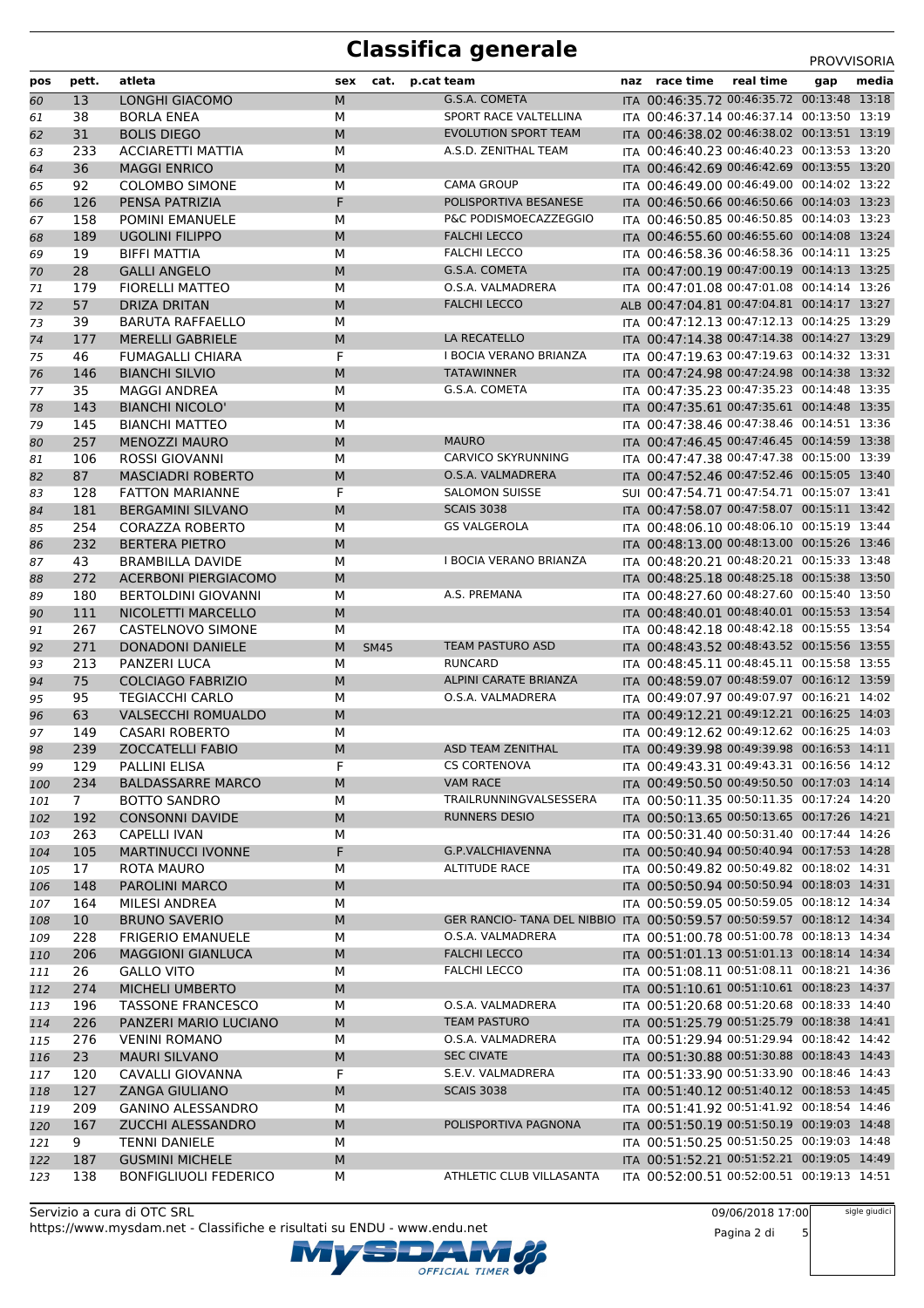### **Classifica generale** PROVVISORIA

|     |                |                                |     |             |                                                                        |                                            |     | <b>FNUVVIJUNIA</b> |
|-----|----------------|--------------------------------|-----|-------------|------------------------------------------------------------------------|--------------------------------------------|-----|--------------------|
| pos | pett.          | atleta                         | sex |             | cat. p.cat team                                                        | naz race time real time                    | gap | media              |
| 124 | 200            | <b>MOLTENI ANDREA</b>          | M   |             | <b>HAPPY RUNNER CLUB</b>                                               | ITA 00:52:01.24 00:52:01.24 00:19:14 14:51 |     |                    |
| 125 | 48             | <b>COLOMBO LAURA</b>           | F   |             |                                                                        | ITA 00:52:01.80 00:52:01.80 00:19:14 14:51 |     |                    |
| 126 | 171            | <b>VIANELLO LUCA</b>           | M   |             |                                                                        | ITA 00:52:05.56 00:52:05.56 00:19:18 14:53 |     |                    |
| 127 | 112            | <b>GARGHENTINI MORGAN</b>      | M   |             | <b>HAPPY RUNNER CLUB</b>                                               | ITA 00:52:12.76 00:52:12.76 00:19:25 14:55 |     |                    |
| 128 | 66             | <b>BACINELLI SABINA</b>        | F   |             | I MUSCOLI DEL LARIO                                                    | ITA 00:52:17.66 00:52:17.66 00:19:30 14:56 |     |                    |
| 129 | 117            | <b>BERTOLDINI FABRIZIA</b>     | F   |             | A.S. PREMANA                                                           | ITA 00:52:17.94 00:52:17.94 00:19:30 14:56 |     |                    |
| 130 | 243            | <b>FOSSATI MAURIZIO</b>        | M   |             | A.S. CANTURINA POL. S.MARCO ITA 00:52:23.42 00:52:23.42 00:19:36 14:58 |                                            |     |                    |
| 131 | 165            | <b>MAFFEIS ANDREA</b>          | М   |             | <b>RUNNERS DESIO</b>                                                   | ITA 00:52:25.34 00:52:25.34 00:19:38 14:58 |     |                    |
| 132 | 176            | <b>CONFALONIERI SIMONE</b>     | M   |             | G.S.A. COMETA                                                          | ITA 00:52:34.48 00:52:34.48 00:19:47 15:01 |     |                    |
| 133 | 275            | <b>MUGNA NICOLA</b>            | М   |             | ATL. CENTRO LARIO                                                      | ITA 00:52:38.24 00:52:38.24 00:19:51 15:02 |     |                    |
| 134 | 140            | <b>BIRAGHI LUCA</b>            | M   |             | A.S.D. AUTOFFICINA ITALO                                               | ITA 00:52:43.67 00:52:43.67 00:19:56 15:03 |     |                    |
| 135 | 195            | <b>ROSSINI TOMMASO</b>         | M   |             |                                                                        | ITA 00:52:49.80 00:52:49.80 00:20:02 15:05 |     |                    |
| 136 | 286            | <b>GOZZOLI MATTEO</b>          | M   |             |                                                                        | ITA 00:52:53.02 00:52:53.02 00:20:06 15:06 |     |                    |
| 137 | 251            | <b>MALINVERNO PIERO</b>        | М   |             | I MUSCOLI DEL LARIO                                                    | ITA 00:52:53.04 00:52:53.04 00:20:06 15:06 |     |                    |
| 138 | 252            | <b>CARNEVALI CLAUDIO</b>       | M   |             | P.US ACLI GIURIATI P.                                                  | ITA 00:52:59.74 00:52:59.74 00:20:12 15:08 |     |                    |
| 139 | 25             | <b>MAGGI GIORGIO</b>           | М   |             | G.S.A. COMETA                                                          | ITA 00:53:09.90 00:53:09.90 00:20:22 15:11 |     |                    |
| 140 | 133            | <b>BARBIERI FABIO</b>          | M   |             |                                                                        | ITA 00:53:14.49 00:53:14.49 00:20:27 15:12 |     |                    |
| 141 | 273            | <b>TIZZONI MICAELA</b>         | F   |             | FALCHI-LECCO                                                           | ITA 00:53:15.27 00:53:15.27 00:20:28 15:12 |     |                    |
| 142 | 241            | <b>COMOTTI SIMONE</b>          | M   |             | <b>CARVICO SKYRUNNING</b>                                              | ITA 00:53:16.74 00:53:16.74 00:20:29 15:13 |     |                    |
| 143 | 91             | <b>COLOMBO MASSIMO</b>         | М   |             | S.E.V. VALMADRERA                                                      | ITA 00:53:18.65 00:53:18.65 00:20:31 15:13 |     |                    |
| 144 | 27             | <b>RICCI GIUSEPPE</b>          | M   |             | <b>TEAM PASTURO</b>                                                    | ITA 00:53:19.59 00:53:19.59 00:20:32 15:14 |     |                    |
| 145 | 264            | <b>FAVER ALBERTO</b>           | М   |             |                                                                        | ITA 00:53:26.64 00:53:26.64 00:20:39 15:16 |     |                    |
| 146 | 244            | <b>BERETTA MASSIMO</b>         | M   |             | G.S.A. COMETA                                                          | ITA 00:53:27.40 00:53:27.40 00:20:40 15:16 |     |                    |
| 147 | 86             | <b>TAGLIABUE ROBERTO</b>       | М   |             | <b>OTC</b>                                                             | ITA 00:53:28.22 00:53:28.22 00:20:41 15:16 |     |                    |
| 148 | 173            | <b>BECCALLI MARCO</b>          | M   |             | <b>VAM RACE</b>                                                        | ITA 00:53:28.27 00:53:28.27 00:20:41 15:16 |     |                    |
| 149 | 109            | <b>BRUSADELLI FELICE</b>       | М   |             | O.S.A. VALMADRERA                                                      | ITA 00:53:32.38 00:53:32.38 00:20:45 15:17 |     |                    |
| 150 | 160            | <b>BRAMBILLA ANTONIO</b>       | M   |             | O.S.A. VALMADRERA                                                      | ITA 00:53:34.86 00:53:34.86 00:20:47 15:18 |     |                    |
| 151 | 56             | PIPPA FRANCESCO                | М   |             | ROAD RUNNERS CLUB MILANO                                               | ITA 00:53:38.55 00:53:38.55 00:20:51 15:19 |     |                    |
| 152 | 78             | <b>FUMAGALLI RENATO</b>        | M   |             |                                                                        | ITA 00:53:47.12 00:53:47.12 00:21:00 15:22 |     |                    |
| 153 | 215            | ARENARE VINCENZO               | М   |             | <b>RUN CARD</b>                                                        | ITA 00:53:51.94 00:53:51.94 00:21:04 15:23 |     |                    |
| 154 | 5 <sub>1</sub> | <b>VILLA EMANUELE</b>          | M   |             | ATHLETIC CLUB VILLASANTA                                               | ITA 00:54:12.18 00:54:12.18 00:21:25 15:29 |     |                    |
| 155 | 41             | <b>RIZZI CRISTINA</b>          | F   |             | G.S.A. COMETA                                                          | ITA 00:54:15.25 00:54:15.25 00:21:28 15:30 |     |                    |
| 156 | 80             | <b>BIELLA GIANMARIO PIETRO</b> | M   |             | <b>RUNNERS DESIO</b>                                                   | ITA 00:54:21.59 00:54:21.59 00:21:34 15:31 |     |                    |
| 157 | 198            | SZYMAŃSKI KAROL                | М   |             | <b>RLOVEUTION</b>                                                      | POL 00:54:30.05 00:54:30.05 00:21:43 15:34 |     |                    |
| 158 | 54             | <b>MEREGALLI STEFANO</b>       | M   |             | G.S.A. COMETA                                                          | ITA 00:54:30.15 00:54:30.15 00:21:43 15:34 |     |                    |
| 159 | 268            | <b>GEROSA NICOLA</b>           | М   |             |                                                                        | ITA 00:54:37.18 00:54:37.18 00:21:50 15:36 |     |                    |
| 160 | 279            | <b>CILENTO ADRIANO</b>         | M   |             |                                                                        | ITA 00:54:42.82 00:54:42.82 00:21:55 15:37 |     |                    |
|     | 282            | <b>MOTTA MARIO</b>             | М   |             | <b>ALTITUDE RACE</b>                                                   | ITA 00:54:50.59 00:54:50.59 00:22:03 15:40 |     |                    |
| 161 | 287            | <b>PESCE GABRIELE</b>          | M   | <b>SM45</b> | ATHLETIC TEAM LARIO                                                    | ITA 00:54:50.62 00:54:50.62 00:22:03 15:40 |     |                    |
| 162 | 21             | <b>ZONTA EDOARDO</b>           | М   |             | TEAM OTC SSD ARL                                                       | ITA 00:54:56.43 00:54:56.43 00:22:09 15:41 |     |                    |
| 163 |                | <b>RIGAMONTI MARIA TERESA</b>  | F   |             | TEAM OTC SSD ARL                                                       | ITA 00:55:03.91 00:55:03.91 00:22:16 15:43 |     |                    |
| 164 | 262            |                                |     |             | <b>FALCHI LECCO</b>                                                    | ITA 00:55:10.59 00:55:10.59 00:22:23 15:45 |     |                    |
| 165 | 193            | <b>BISOGNO CARLO</b>           | М   |             |                                                                        | ITA 00:55:10.75 00:55:10.75 00:22:23 15:45 |     |                    |
| 166 | 222            | <b>FERRARIO STEFANO</b>        | M   |             |                                                                        | ITA 00:55:12.30 00:55:12.30 00:22:25 15:46 |     |                    |
| 167 | 97             | <b>VIMERCATI MARCO</b>         | М   |             | G.S.A. COMETA                                                          | ITA 00:55:17.99 00:55:17.99 00:22:31 15:47 |     |                    |
| 168 | 174            | LEVITO VINCENZO                | M   |             | TRAILRUNNINGVALSESSERA                                                 | ITA 00:55:21.40 00:55:21.40 00:22:34 15:48 |     |                    |
| 169 | 98             | MORESCO UMBERTO                | М   |             | POLISPORTIVA PAGNONA                                                   | ITA 00:55:27.99 00:55:27.99 00:22:41 15:50 |     |                    |
| 170 | 153            | <b>RUBINI DANIEL</b>           | M   |             |                                                                        |                                            |     |                    |
| 171 | 20             | <b>NEGRI PAOLO</b>             | М   |             | S.E.V. VALMADRERA                                                      | ITA 00:55:37.12 00:55:37.12 00:22:50 15:53 |     |                    |
| 172 | 161            | <b>FALZEI PIERO ANTONIO</b>    | M   |             | ASD AVIS OGGIONO                                                       | ITA 00:55:39.03 00:55:39.03 00:22:52 15:54 |     |                    |
| 173 | 172            | CAVALLARI GIACOMO              | М   |             | A.S. CANTURINA POL. S.MARCO ITA 00:55:43.09 00:55:43.09 00:22:56 15:55 |                                            |     |                    |
| 174 | 77             | <b>LAROSA MARCO</b>            | M   |             |                                                                        | ITA 00:55:44.85 00:55:44.85 00:22:57 15:55 |     |                    |
| 175 | 284            | <b>CORTI DANIELE</b>           | М   | <b>SM35</b> | AMICI DELLO SPORT BRIOSCO-                                             | ITA 00:55:51.16 00:55:51.16 00:23:04 15:57 |     |                    |
| 176 | 53             | <b>SALA MORENO</b>             | M   |             | <b>G S O VILLA SAN CARLO</b>                                           | ITA 00:56:11.22 00:56:11.22 00:23:24 16:03 |     |                    |
| 177 | 266            | <b>FONTANA MASSIMO</b>         | М   |             |                                                                        | ITA 00:56:11.94 00:56:11.94 00:23:24 16:03 |     |                    |
| 178 | 260            | <b>TRABATTONI AMALIA</b>       | F   |             | U.S. SAN MAURIZIO                                                      | ITA 00:56:15.33 00:56:15.33 00:23:28 16:04 |     |                    |
| 179 | 119            | <b>COMELLI SILVIA</b>          | F   |             |                                                                        | ITA 00:56:15.37 00:56:15.37 00:23:28 16:04 |     |                    |
| 180 | 201            | <b>CERIANI PIETRO</b>          | M   |             | <b>HAPPY MILF ST</b>                                                   | ITA 00:56:16.39 00:56:16.39 00:23:29 16:04 |     |                    |
|     |                | <b>EVANGELISTA</b>             |     |             | A.S. CANTURINA POL. S.MARCO ITA 00:56:16.69 00:56:16.69 00:23:29 16:04 |                                            |     |                    |
| 181 | 151            | MOSCATELLI FEDERICA            | F   |             |                                                                        |                                            |     |                    |
| 182 | 90             | <b>GUERRA FULVIO</b>           | M   |             |                                                                        | ITA 00:56:17.37 00:56:17.37 00:23:30 16:04 |     |                    |
| 183 | 188            | LIBERATORE EMILIANO            | М   |             | ALZAIA NAVIGLIO RUNNERS                                                | ITA 00:56:19.51 00:56:19.51 00:23:32 16:05 |     |                    |
| 184 | 246            | <b>MINOTTI GIUSEPPE</b>        | M   |             |                                                                        | ITA 00:56:28.92 00:56:28.92 00:23:41 16:08 |     |                    |
| 185 | 202            | SANGIORGIO MARCO               | М   |             |                                                                        | ITA 00:56:32.74 00:56:32.74 00:23:45 16:09 |     |                    |
| 186 | 14             | <b>MONTI FABRIZIO</b>          | M   |             | <b>CAB SPORT</b>                                                       | ITA 00:56:34.90 00:56:34.90 00:23:47 16:09 |     |                    |
| 187 | 11             | ROTA NADIA                     | F   |             | <b>GEFO K-TEAM</b>                                                     | ITA 00:56:47.22 00:56:47.22 00:24:00 16:13 |     |                    |

OFFICIAL TIMER

https://www.mysdam.net - Classifiche e risultati su ENDU - www.endu.net Servizio a cura di OTC SRL

09/06/2018 17:00

Pagina 3 di 5

sigle giudici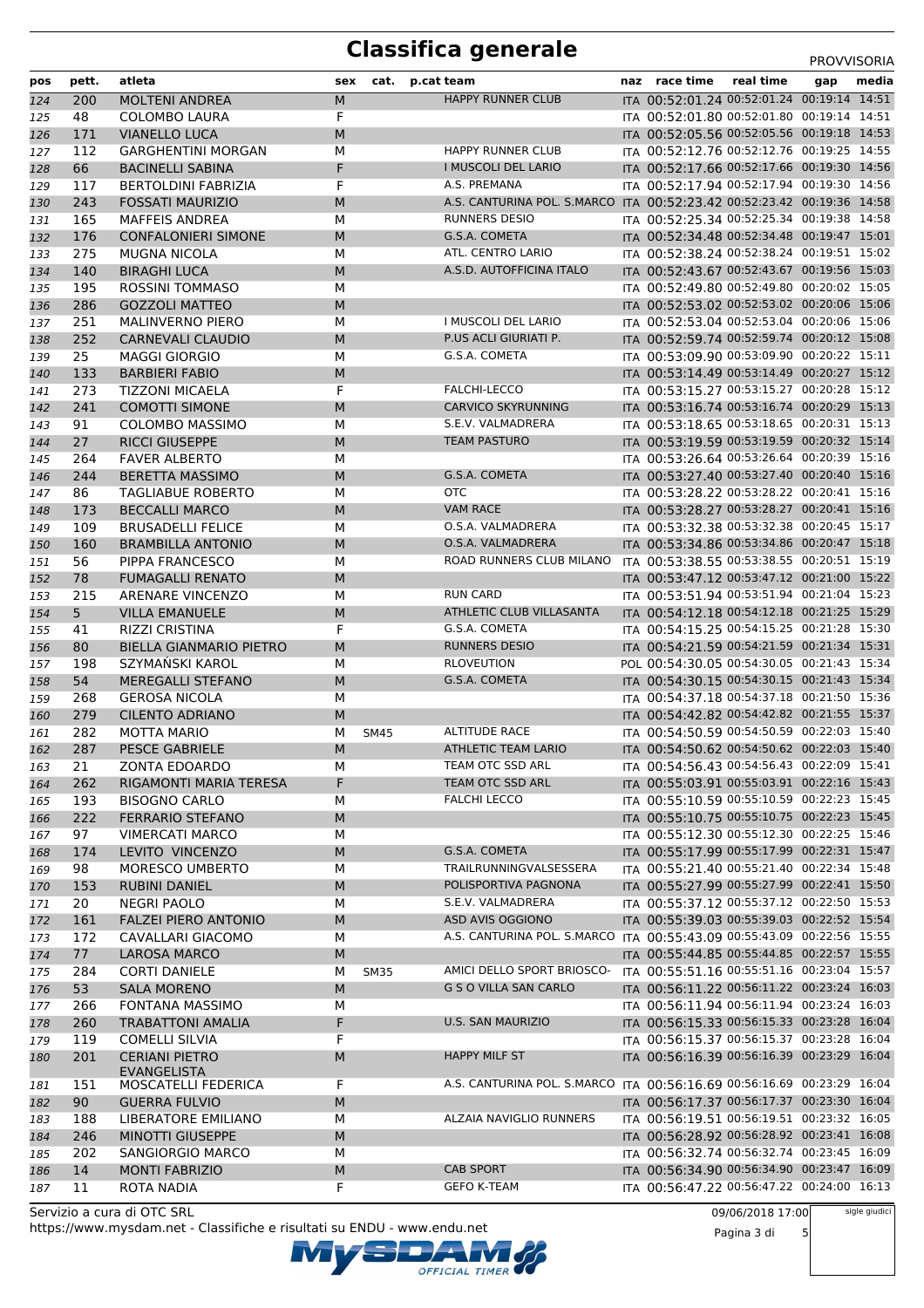#### **Classifica generale** PROVISORIA

|            |           |                                               |        |      |            |                                                                        |                                                                                          |           | <b>PROVVISORIA</b> |       |
|------------|-----------|-----------------------------------------------|--------|------|------------|------------------------------------------------------------------------|------------------------------------------------------------------------------------------|-----------|--------------------|-------|
| pos        | pett.     | atleta                                        | sex    | cat. | p.cat team |                                                                        | naz race time                                                                            | real time | gap                | media |
| 188        | 281       | <b>CERLINI GIOVANNI</b>                       | M      |      |            | <b>G.S BOGNANCO</b>                                                    | ITA 00:56:57.25 00:56:57.25 00:24:10 16:16                                               |           |                    |       |
| 189        | 197       | <b>BONFANTI ANTONIO</b>                       | М      |      |            | SOCIETA ESCURSIONISTI                                                  | ITA 00:56:57.84 00:56:57.84 00:24:10 16:16                                               |           |                    |       |
| 190        | 124       | <b>CASTELLI GEROLAMO</b>                      | M      |      |            | ADS AVIS OGGIONO                                                       | ITA 00:57:08.15 00:57:08.15 00:24:21 16:19                                               |           |                    |       |
| 191        | 245       | MELES MATTEO                                  | M      |      |            |                                                                        | ITA 00:57:09.35 00:57:09.35 00:24:22 16:19                                               |           |                    |       |
| 192        | 144       | <b>BINAGHI MASSIMO</b>                        | M      |      |            | ASD POLISPORTIVA FURATO                                                | ITA 00:57:15.38 00:57:15.38 00:24:28 16:21                                               |           |                    |       |
| 193        | 277       | CAVICCHIOLO LUCA                              | M      |      |            |                                                                        | ITA 00:57:30.30 00:57:30.30 00:24:43 16:25                                               |           |                    |       |
| 194        | 94        | <b>VALSECCHI MARCO</b>                        | M      |      |            |                                                                        | ITA 00:57:35.17 00:57:35.17 00:24:48 16:27                                               |           |                    |       |
| 195        | 104       | <b>BOLIS GIOSUÈ</b>                           | М      |      |            |                                                                        | ITA 00:57:38.25 00:57:38.25 00:24:51 16:28                                               |           |                    |       |
| 196        | 64        | <b>D'ALBERTO DANIELE</b>                      | M      |      |            |                                                                        | ITA 00:57:46.35 00:57:46.35 00:24:59 16:30<br>ITA 00:57:49.47 00:57:49.47 00:25:02 16:31 |           |                    |       |
| 197        | 219<br>73 | <b>TESTORI ROMEO</b>                          | M<br>M |      |            | <b>G.S. BANCARI ROMANI</b>                                             | ITA 00:57:51.24 00:57:51.24 00:25:04 16:31                                               |           |                    |       |
| 198        | 218       | <b>COMINA FABIO</b><br><b>FERRARIO ANGELO</b> |        |      |            | ATLETICA LECCO                                                         | ITA 00:58:23.16 00:58:23.16 00:25:36 16:40                                               |           |                    |       |
| 199<br>200 | 22        | <b>VERDI CHRISTIAN</b>                        | М<br>M |      |            |                                                                        | ITA 00:58:28.37 00:58:28.37 00:25:41 16:42                                               |           |                    |       |
| 201        | 37        | <b>STUCCHI ANDREA</b>                         | M      |      |            | DE RAN CLAB                                                            | ITA 00:58:37.26 00:58:37.26 00:25:50 16:44                                               |           |                    |       |
|            | 65        | <b>GILARDI DANIELA</b>                        | F      |      |            | S.E.V. VALMADRERA                                                      | ITA 00:58:38.58 00:58:38.58 00:25:51 16:45                                               |           |                    |       |
| 202<br>203 | 47        | <b>FRATIANNI ALESSIA</b>                      | F      |      |            | ALESSIA                                                                | ITA 00:58:42.25 00:58:42.25 00:25:55 16:46                                               |           |                    |       |
| 204        | 107       | <b>CIVILLINI GIOVANNI</b>                     | M      |      |            | S.E.V. VALMADRERA                                                      | ITA 00:58:46.75 00:58:46.75 00:25:59 16:47                                               |           |                    |       |
| 205        | 44        | PIOLINI FLAVIO                                | M      |      |            |                                                                        | ITA 00:58:53.74 00:58:53.74 00:26:06 16:49                                               |           |                    |       |
| 206        | 163       | <b>ARTUSI AMBROGIO</b>                        | M      |      |            |                                                                        | ITA 00:59:17.60 00:59:17.60 00:26:30 16:56                                               |           |                    |       |
| 207        | 100       | <b>VALSECCHI LUIGI</b>                        | М      |      |            |                                                                        | ITA 00:59:18.77 00:59:18.77 00:26:31 16:56                                               |           |                    |       |
| 208        | 242       | <b>SCURATI ANDREA ROBERTO</b>                 | M      |      |            |                                                                        | ITA 00:59:19.68 00:59:19.68 00:26:32 16:57                                               |           |                    |       |
| 209        | 58        | <b>GATTI STEFANO GIOVANNI</b>                 | М      |      |            | ASD SPORTIVA LANZADA                                                   | ITA 00:59:19.99 00:59:19.99 00:26:33 16:57                                               |           |                    |       |
| 210        | 45        | RIPAMONTI MATTEO                              | M      |      |            | POLISPORTIVA DIMICA                                                    | ITA 00:59:23.56 00:59:23.56 00:26:36 16:58                                               |           |                    |       |
| 211        | 33        | <b>SCOLA ALFREDO</b>                          | M      |      |            |                                                                        | ITA 00:59:28.38 00:59:28.38 00:26:41 16:59                                               |           |                    |       |
| 212        | 283       | <b>BORGONOVO GIUSEPPE</b>                     | M      |      |            |                                                                        | ITA 00:59:31.36 00:59:31.36 00:26:44 17:00                                               |           |                    |       |
| 213        | 113       | SAMPIETRO FILIPPO                             | М      |      |            | ATLETICA TRIANGOLO LARIANO ITA 00:59:32.71 00:59:32.71 00:26:45 17:00  |                                                                                          |           |                    |       |
| 214        | 221       | PANZERI LORENZO                               | M      |      |            | A.S.D. AVIS OGGIONO                                                    | ITA 00:59:40.03 00:59:40.03 00:26:53 17:02                                               |           |                    |       |
| 215        | 71        | RIVA LUIGI                                    | M      |      |            |                                                                        | ITA 00:59:48.03 00:59:48.03 00:27:01 17:05                                               |           |                    |       |
| 216        | 89        | SEPRIANO STEFANO                              | M      |      |            |                                                                        | ITA 00:59:52.00 00:59:52.00 00:27:05 17:06                                               |           |                    |       |
| 217        | 227       | FERRARIO CHRISTIAN                            | М      |      |            |                                                                        | ITA 00:59:55.31 00:59:55.31 00:27:08 17:07                                               |           |                    |       |
| 218        | 230       | <b>LAZZARONI SIMONE</b>                       | M      |      |            |                                                                        | ITA 00:59:56.28 00:59:56.28 00:27:09 17:07                                               |           |                    |       |
| 219        | 18        | <b>VILLA MARCO</b>                            | М      |      |            |                                                                        | ITA 00:59:58.32 00:59:58.32 00:27:11 17:08                                               |           |                    |       |
| 220        | 72        | <b>CHIESA PAOLO</b>                           | M      |      |            |                                                                        | ITA 00:59:58.96 00:59:58.96 00:27:12 17:08                                               |           |                    |       |
| 221        | 115       | <b>AGOSTINELLI SILVIA</b>                     | F      |      |            | <b>ALTITUDE RACE</b>                                                   | ITA 01:00:06.39 01:00:06.39 00:27:19 17:10                                               |           |                    |       |
| 222        | 137       | <b>SPREAFICO GIANLUIGI</b>                    | M      |      |            |                                                                        | ITA 01:00:06.57 01:00:06.57 00:27:19 17:10                                               |           |                    |       |
| 223        | 240       | <b>BRIGATTI MARIO</b>                         | М      |      |            |                                                                        | ITA 01:00:09.05 01:00:09.05 00:27:22 17:11                                               |           |                    |       |
| 224        | 3         | <b>NIGRO SABRINA</b>                          | F      |      |            |                                                                        | ITA 01:00:10.04 01:00:10.04 00:27:23 17:11                                               |           |                    |       |
| 225        | 61        | PEDEFERRI EUGENIO                             | M      |      |            | A.S. CANTURINA POL. S.MARCO ITA 01:00:13.34 01:00:13.34 00:27:26 17:12 |                                                                                          |           |                    |       |
| 226        | 16        | <b>ZERBI MARCO</b>                            | M      |      |            |                                                                        | ITA 01:00:15.98 01:00:15.98 00:27:29 17:13                                               |           |                    |       |
| 227        | 122       | <b>TROLESE DARIO</b>                          | М      |      |            | <b>GEAS ATLETICA</b>                                                   | ITA 01:00:17.70 01:00:17.70 00:27:30 17:13                                               |           |                    |       |
| 228        | 103       | <b>TAGLIABUE GIOVANNI</b>                     | M      |      |            | P.US ACLI GIURIATI P.                                                  | ITA 01:00:19.43 01:00:19.43 00:27:32 17:14                                               |           |                    |       |
| 229        | 8         | <b>VOLTA JACOPO</b>                           | М      |      |            |                                                                        | ITA 01:00:23.92 01:00:23.92 00:27:36 17:15                                               |           |                    |       |
| 230        | 141       | <b>BINAGHI MARCO</b>                          | М      |      |            |                                                                        | ITA 01:00:45.00 01:00:45.00 00:27:58 17:21                                               |           |                    |       |
| 231        | 217       | <b>LAZZARI MARCO</b>                          | М      |      |            |                                                                        | ITA 01:00:46.51 01:00:46.51 00:27:59 17:21                                               |           |                    |       |
| 232        | 123       | <b>BARUTTI AURELIO</b>                        | М      |      |            | O.S.A. VALMADRERA                                                      | ITA 01:00:57.36 01:00:57.36 00:28:10 17:24                                               |           |                    |       |
| 233        | 216       | DE NARDI MIRCO                                | М      |      |            |                                                                        | ITA 01:01:09.71 01:01:09.71 00:28:22 17:28                                               |           |                    |       |
| 234        | 74        | PRESTAMBURGO DARIO                            | М      |      |            | A.S.D. POL. FORTE GONZAGA                                              | ITA 01:01:29.45 01:01:29.45 00:28:42 17:34                                               |           |                    |       |
| 235        | 125       | LOCATELLI ROSI                                | F      |      |            | O.S.A. VALMADRERA                                                      | ITA 01:01:35.08 01:01:35.08 00:28:48 17:35                                               |           |                    |       |
| 236        | 101       | PANIZ SANDRO                                  | М      |      |            | ATHLETIC TEAM LARIO                                                    | ITA 01:02:04.32 01:02:04.32 00:29:17 17:44                                               |           |                    |       |
| 237        | 169       | <b>BOSISIO MATTEO</b>                         | М      |      |            |                                                                        | ITA 01:02:45.78 01:02:45.78 00:29:58 17:55                                               |           |                    |       |
| 238        | 130       | <b>DETTORI SILVIA</b>                         | F      |      |            | SPORT E BENESSERE ASD                                                  | ITA 01:03:09.72 01:03:09.72 00:30:22 18:02                                               |           |                    |       |
| 239        | 42        | TRIACA PAOLA ROSA                             | F      |      |            | LA FULMINEA RUNNING TEAM                                               | ITA 01:03:15.96 01:03:15.96 00:30:29 18:04                                               |           |                    |       |
| 240        | 225       | PEROSSI ALESSANDRO                            | М      |      |            | O.S.A. VALMADRERA                                                      | ITA 01:03:19.74 01:03:19.74 00:30:32 18:05                                               |           |                    |       |
| 241        | 96        | RECALCATI MARIO NICOLA                        | М      |      |            | RUNNERS DESIO                                                          | ITA 01:03:27.18 01:03:27.18 00:30:40 18:07                                               |           |                    |       |
| 242        | 223       | PESCAROLO DANIELE                             | M      |      |            |                                                                        | ITA 01:04:34.30 01:04:34.30 00:31:47 18:26                                               |           |                    |       |
| 243        | 49        | <b>VALSECCHI LAURA</b>                        | F      |      |            | O.S.A. VALMADRERA                                                      | ITA 01:04:39.85 01:04:39.85 00:31:52 18:28                                               |           |                    |       |
| 244        | 50        | <b>FANZECA SSNDRA</b>                         | F      |      |            |                                                                        | ITA 01:05:28.54 01:05:28.54 00:32:41 18:42                                               |           |                    |       |
| 245        | 134       | URBANELLI FRANCESCO                           | М      |      |            |                                                                        | ITA 01:05:31.29 01:05:31.29 00:32:44 18:43                                               |           |                    |       |
| 246        | 93        | <b>GIUSEPPE</b><br><b>COLOMBO MIRCO</b>       | M      |      |            | <b>HAPPY RUNNER CLUB</b>                                               | ITA 01:05:45.49 01:05:45.49 00:32:58 18:47                                               |           |                    |       |
| 247        | 186       | <b>GUSMINI RICCARDO</b>                       | М      |      |            |                                                                        | ITA 01:06:17.91 01:06:17.91 00:33:30 18:56                                               |           |                    |       |
| 248        | 162       | <b>GIRONI ANDREA</b>                          | M      |      |            | @TLETICA MEDA 014                                                      | ITA 01:06:59.71 01:06:59.71 00:34:12 19:08                                               |           |                    |       |
| 249        | 147       | <b>TALAMI MARCO</b>                           | М      |      |            |                                                                        | ITA 01:07:47.87 01:07:47.87 00:35:00 19:22                                               |           |                    |       |
| 250        | 253       | CATUOZZO MARCO                                | M      |      |            |                                                                        | ITA 01:08:12.95 01:08:12.95 00:35:26 19:29                                               |           |                    |       |
| 251        | 82        | PIAZZA ALBERTO                                | М      |      |            |                                                                        | ITA 01:08:28.21 01:08:28.21 00:35:41 19:33                                               |           |                    |       |
|            |           |                                               |        |      |            |                                                                        |                                                                                          |           |                    |       |

https://www.mysdam.net - Classifiche e risultati su ENDU - www.endu.net Servizio a cura di OTC SRL